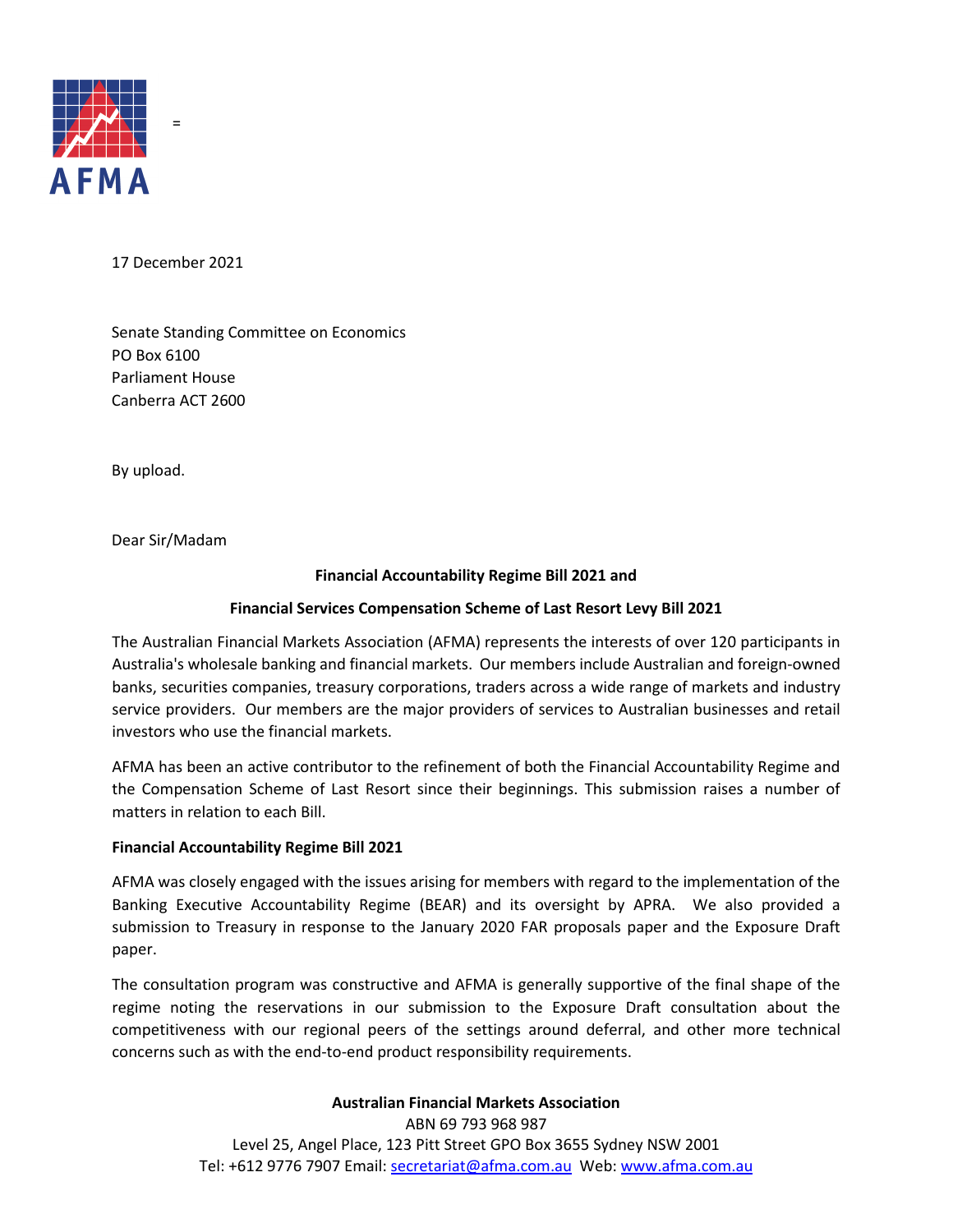AFMA supported the removal of the originally drafted civil penalties for Accountable Person (AP) employee breaches of the accountability obligations from the FAR legislation.

AFMA understands from [media reports](https://www.afr.com/policy/economy/million-dollar-fines-for-bankers-possible-as-lnp-senator-goes-rogue-20211103-p595qr) that there is interest in some quarters in reintroducing the penalties for breaches without a requirement for intent by AP employees that were considered earlier in the consultation process.

Our view is that this is not necessary or appropriate as the Bill as introduced retains a substantial penalty regime.

The Bill as introduced retains a core requirement that employees that are categorized as Accountable Persons (AP employees) must keep their Accountability Obligations which include:

- a) acting with honesty and integrity, and with due skill, care and diligence; and
- b) by dealing with the Regulator in an open, constructive and cooperative way; and
- c) by taking reasonable steps in conducting those responsibilities to prevent matters from arising that would (or would be likely to) adversely affect the prudential standing or prudential reputation of the accountable entity; and
- d) by taking reasonable steps in conducting those responsibilities to prevent matters from arising that would (or would be likely to) result in a material contravention by the accountable entity of any of the following:
	- i. this Act;
	- ii. the *Banking Act 1959*;
	- iii. the credit legislation (within the meaning of the *National Consumer Credit Protection Act 2009*);
	- iv. the *Financial Sector (Collection of Data) Act 2001*;
	- v. the financial services law (within the meaning of section 761A of the *Corporations Act 2001*);
	- vi. the *Insurance Act 1973*;
	- vii. the *Life Insurance Act 1995*;
	- viii. the *Private Health Insurance (Prudential Supervision) Act 2015*;
	- ix. the *Superannuation Industry (Supervision) Act 1993*;
	- x. regulations, instruments, directions or orders made under a law referred to in any of subparagraphs (i) to (ix).

If AP employees fail to do so then the Bill requires that firms have a policy that the person's variable remuneration is to be reduced by an amount that is proportionate to the failure, per Section 25. In addition, such a failure may lead to disqualification of the ability of the employee to be an AP by the regulator under Section 42.

These provisions mean that AP employees face serious, potentially career ending, consequences for failures in departments of ADIs for which they are responsible. This creates parallel but more severe risks to those faced by Ministers in the course of their duties.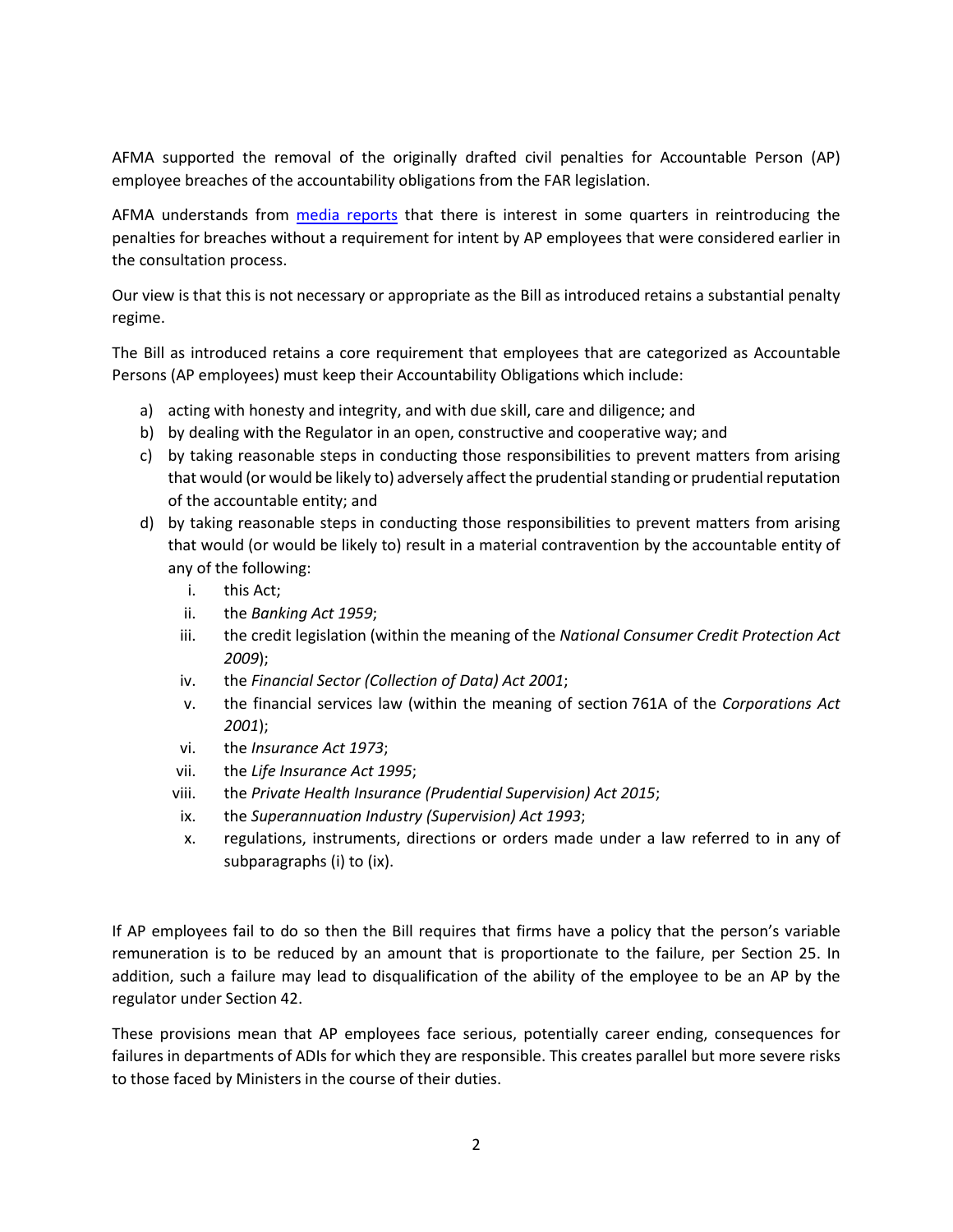In AFMA's view this meets the aims of the Bill to create accountability for senior employees.

In addition to these proportionate responses to failures to meet the obligations, as introduced into Parliament there are extensive ancillary/accessorial liability provisions with heavy penalties for AP employees in the Bill:

- (1) A person must not:
	- a) attempt to contravene a civil penalty provision of this Act; or
	- b) aid, abet, counsel or procure a contravention of a civil penalty provision of this Act; or
	- c) induce (by threats, promises or otherwise) a contravention of a civil penalty provision of this Act; or
	- d) be in any way, directly or indirectly, knowingly concerned in, or party to, a contravention of a civil penalty provision of this Act; or
	- e) conspire with others to effect a contravention of a civil penalty provision of this Act.

For the purposes of subsection (1), the maximum penalty amount for a contravention by a person other than a body corporate of a civil penalty provision of this Act is the greater of the following:

- a) 5,000 penalty units; [\$1,110,000 currently]
- b) if the court can determine the benefit derived and detriment avoided because of the contravention—that amount multiplied by 3.

These ancillary liability provisions apply penalties for any *willful involvement* of an Accountable Person in breach of the accountability obligations by the firm including requirements:

- a) to take reasonable steps to conduct its business with honesty and integrity, and with due skill, care and diligence; and
- b) to take reasonable steps to deal with the Regulator in an open, constructive and cooperative way; and
- c) in conducting its business, to take reasonable steps to prevent matters from arising that would (or would be likely to) adversely affect the accountable entity's prudential standing or prudential reputation; and
- d) to take reasonable steps to ensure that each of its accountable persons meets their accountability obligations under section 21; and
- e) to take reasonable steps to ensure that each of its significant related entities complies with each of paragraphs (a), (b), (c) and (d) as if the significant related entity were an accountable entity.

The level of these penalties for willful involvement in failures to meet accountability obligations are heavy at around double the highest monetary penalties in state criminal justice systems for serious (Level 2) crimes for which there is a monetary penalty available. $1$ 

When combined with the already serious consequences associated with non-willful breaches this is a very strong penalty framework that does far more than what is required to create a system of responsibility for AP employees.

<span id="page-2-0"></span><sup>1</sup> See<https://www.sentencingcouncil.vic.gov.au/about-sentencing/maximum-penalties>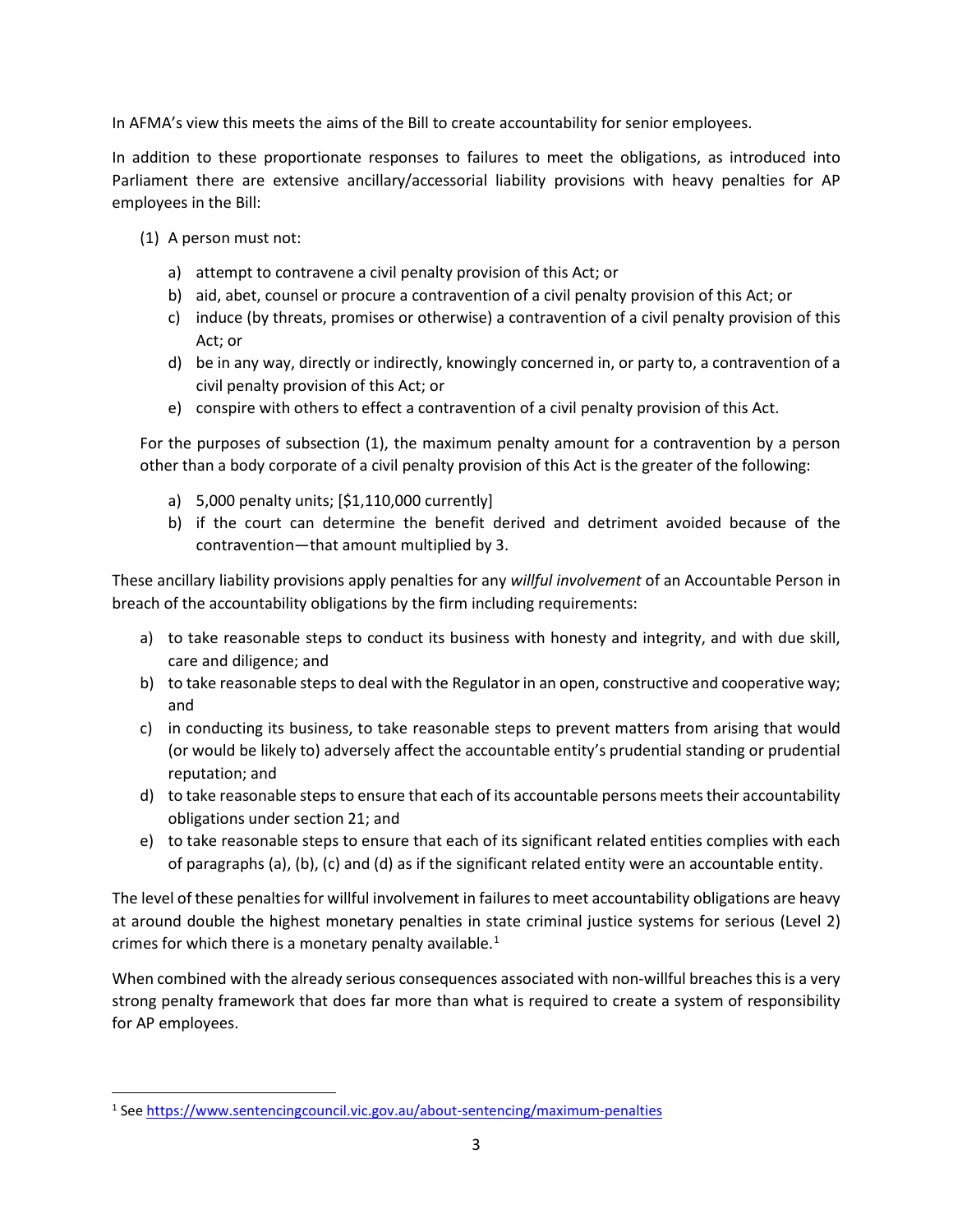The January 2020 consultation paper had proposed that AP employees, in addition to the potential for reduction in variable remuneration, disqualification from working as an AP, and being subject to the ancillary liabilities, would also be subject to civil penalties for breaches of their accountability obligations. The maximum penalties *per breach,* for AP employees was to be the greater of 5,000 penalty units (currently \$1.11 million); or the benefit derived, or detriment avoided, because of the breach, multiplied by three.

The reintroduction of such personal penalties would:

- extend beyond the policy scope of the applicable Royal Commission recommendations (there was no suggestion in the recommendations of a requirement for increased penalties for AP employees); and
- create a work environment that puts AP employees at risk of significant financial harm for matters over which they may not have control.

# *Work environment that risks significant financial harm*

The Corporations and Markets Advisory Committee (CAMAC) provided independent advice on legal and practice matters relevant to corporations and financial markets to the Australian Government. In its 2005 report *Personal Liability for Corporate Fault* it advised that corporate officers may be "deemed liable, and subject to penalties, for corporate conduct that they could not reasonably have influenced or prevented"<sup>[2](#page-3-0)</sup>.

The CAMAC Report sensibly insisted that individuals should not be held liable for corporate misconduct unless they were directly involved in or were accessories to the contravention. These types of involvement are already covered in the Bill under the ancillary liability provisions.

If the former penalty regime was reintroduced circumstances could readily arise that would go against the CAMAC-advised principle. For example, an AP employee could fail to meet the obligation to:

[take] reasonable steps in conducting those responsibilities to prevent matters from arising that would (or would be likely to) adversely affect the prudential standing or prudential reputation of the accountable entity

This could occur due to inaccurate or poorly analysed information provided by others, or by poor implementation by others of directions given by the AP employee, or by failings of departments such as Audit, Risk and Compliance, in other words failures of the business as a whole.

The end-to-end product AP employees would have even higher exposure as, due to the nature of the manufacture of financial products, they would be reliant on many departments.

# *Reach of provisions*

While we are opposed to the reintroduction of the original penalty regime in principle we also offer the following information on the range of employees that would be exposed to the risk of large fines. Most

<span id="page-3-0"></span><sup>&</sup>lt;sup>2</sup> Corporations and Markets Advisory Committee (Cth), Personal Liability for Corporate Fault (Report, September 2006) ('Personal Liability for Corporate Fault').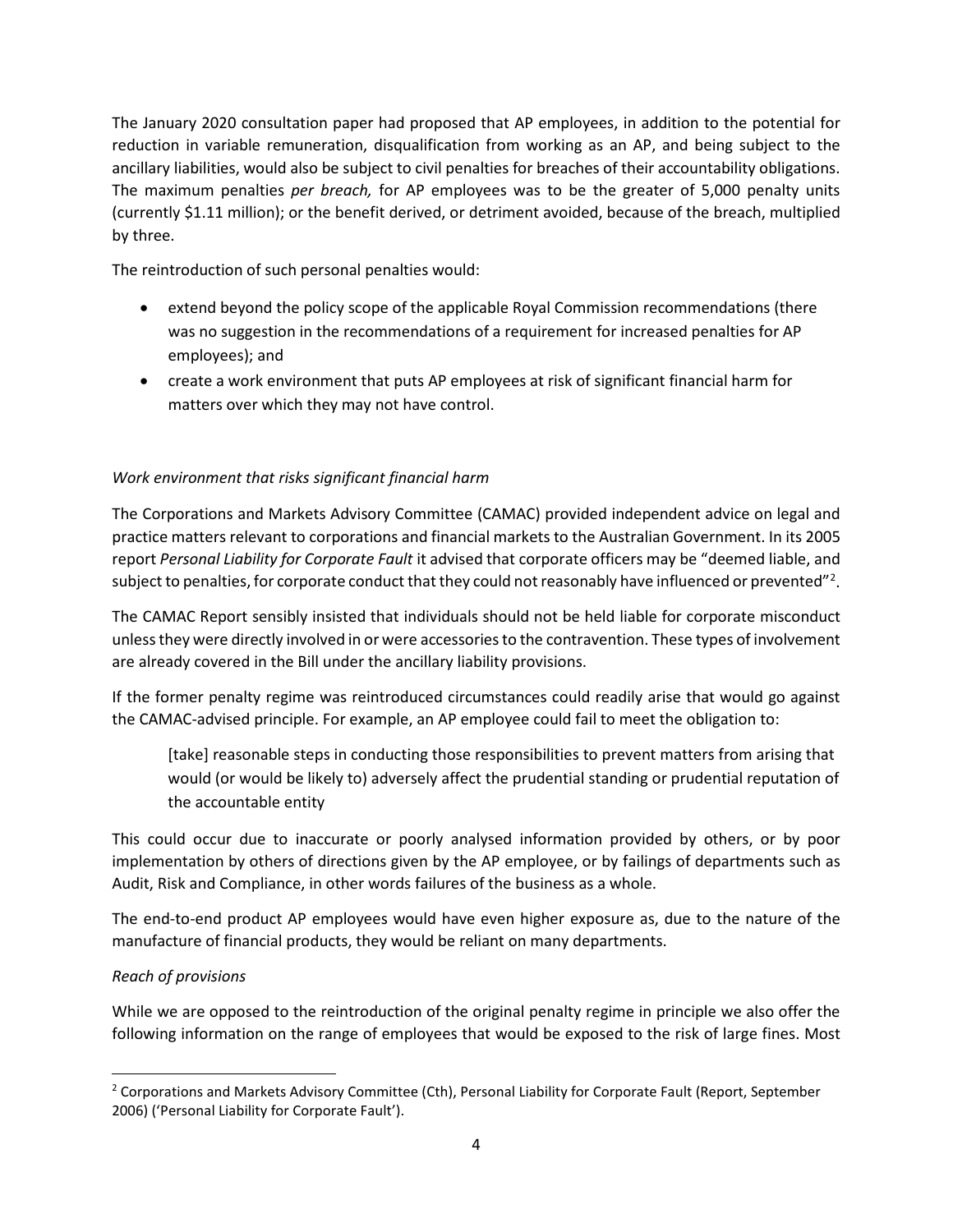ADIs are small to medium entities and average remuneration would make penalties a serious risk for these employees, noting again penalties are per breach.

There may be a misapprehension that AP employees are typically on million-dollar salaries. Indicatively around a quarter of employees in the various roles listed as AP in the draft regulations earn far less than a federal SES level 2 employee.

Beyond the creation of a work environment that would place AP employees at risk of financial harm for actions potentially beyond their control, introducing the risk of heavy penalties where there was no intent would put the Australian industry at a disadvantage regionally and domestically in its ability to attract the best and the brightest to these roles.

## **Compensation Scheme of Last Resort Bill 2021**

The Compensation Scheme of Last Resort Bill 2021 creates a large compensation scheme that allocates the costs associated with compensation claims for individuals and small business (as defined in the scheme) where they cannot be paid by the at-fault firm to other firms in the sector that have not caused the harm.

AFMA has previously raised concerns with various aspects of the scheme but accepts that the Government has determined to proceed with the Bill and we focus our comments on ensuring the scheme does not grow further to become an onerous burden on industry and avoids creating moral hazards for investors.

## *Scheme cap*

We understand that certain parties wish to raise the scheme cap on claims. In AFMA's view the cap is consistent with the aim of the scheme to provide some substantial but ultimately limited compensation where none is available from the firm that caused that harm. Putting to one side the general principle as to whether firms that have not caused harm and were not in a position to influence those that did should pay the compensation bill, there is a strong argument that they should not be liable for unlimited claims from each individual that has unsuccessfully pursued a claim against a (typically) failed firm.

The cap is designed to reflect the UK scheme cap (set at £85,000) and is intended to balance fairness to claimants with fairness to firms that are unconnected with the harm.

A lack of limits on claims makes actuarial calculations very difficult and may make the scheme less sustainable. Even the Financial Claims Scheme (FCS) which provides compensation for bank deposits in Australia (one of the safest investment types possible) puts a cap on claims of \$250,000 per individual per ADI.

# *Managed Investment Schemes and other investment types*

We note also some parties support the [extension](https://www.professionalplanner.com.au/2021/09/last-resort-compensation-scheme-falls-short-choice/) of the scheme to cover Managed Investment Schemes (MIS). AFMA strongly opposes extending the scheme to any category or set of categories of investment. To do so would create a major moral hazard for investors and have distortionary effects on markets, capital allocation and the economy.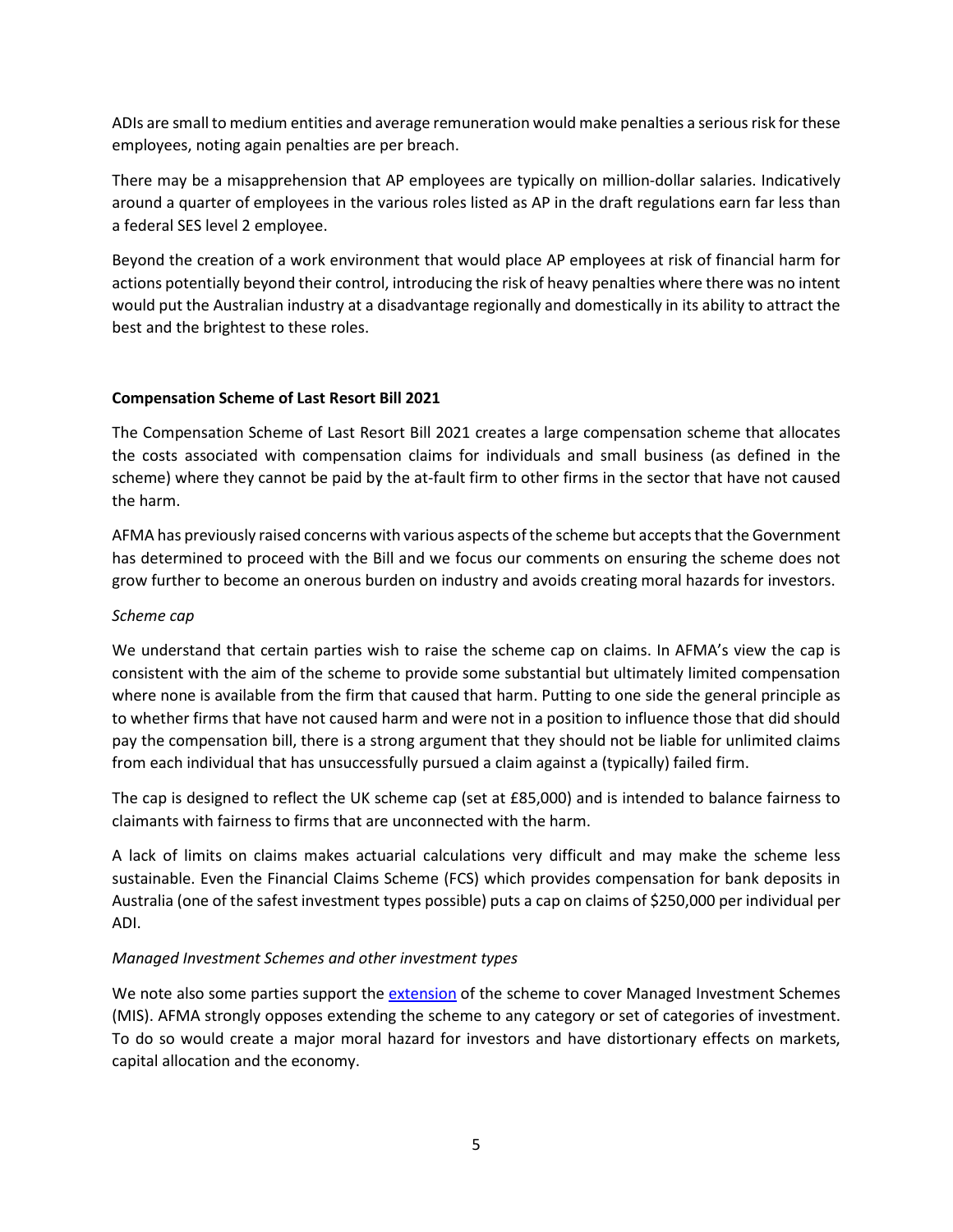If a particular investment type (such as MIS) was subject to the scheme it would place the downside risks for investors in this investment type on others (specifically firms supporting the CSLR) while keeping the upside risks – financial gains - for the investor. Investors would be strongly incentivized to take on any risk as long as it was packaged in the selected investment type (such as MIS), as these would be all reward no risk investments.

It is generally possible to package a wide range of underlying risks into any investment type (such as MIS). For MIS investments ASIC<sup>[3](#page-5-0)</sup> lists the following as examples of the assets that might underlie a particular scheme:

- cash management trusts
- property schemes
- Australian equity (share) schemes
- international equity schemes
- exchange traded funds (ETFs)
- mortgage schemes
- agricultural schemes (e.g. horticulture, aquaculture, viticulture)
- horse-breeding and horse racing schemes
- time-sharing schemes
- serviced strata schemes

Many of these can be high risk investments (or speculations in some cases) that could be de-risked for the investor by MIS packaging. The downside risks would not disappear but rather would move to the industry via the CSLR.

Exposure to risk of claims associated with MIS inclusion could discourage AFCA membership and the provision of certain financial services.

This would encourage speculation (including as noted by ASIC's list potentially on horse racing) and discourage investment in assets that would not be MIS packaged (perhaps including bank deposits).

This would be unsustainable and a detriment to the Australian economy and business environment.

# *Cost to the business environment*

We note that the UK scheme (which also covers bank deposits) has more than quadrupled its forecast annual cost to businesses to over £1,000,000,000 (\$1,860,000,000<sup>[4](#page-5-1)</sup>) since 2013.

<span id="page-5-0"></span><sup>3</sup> <https://asic.gov.au/regulatory-resources/managed-investment-schemes/>

<span id="page-5-1"></span> $4$  Exchange rate as at  $14/12/2021$ .